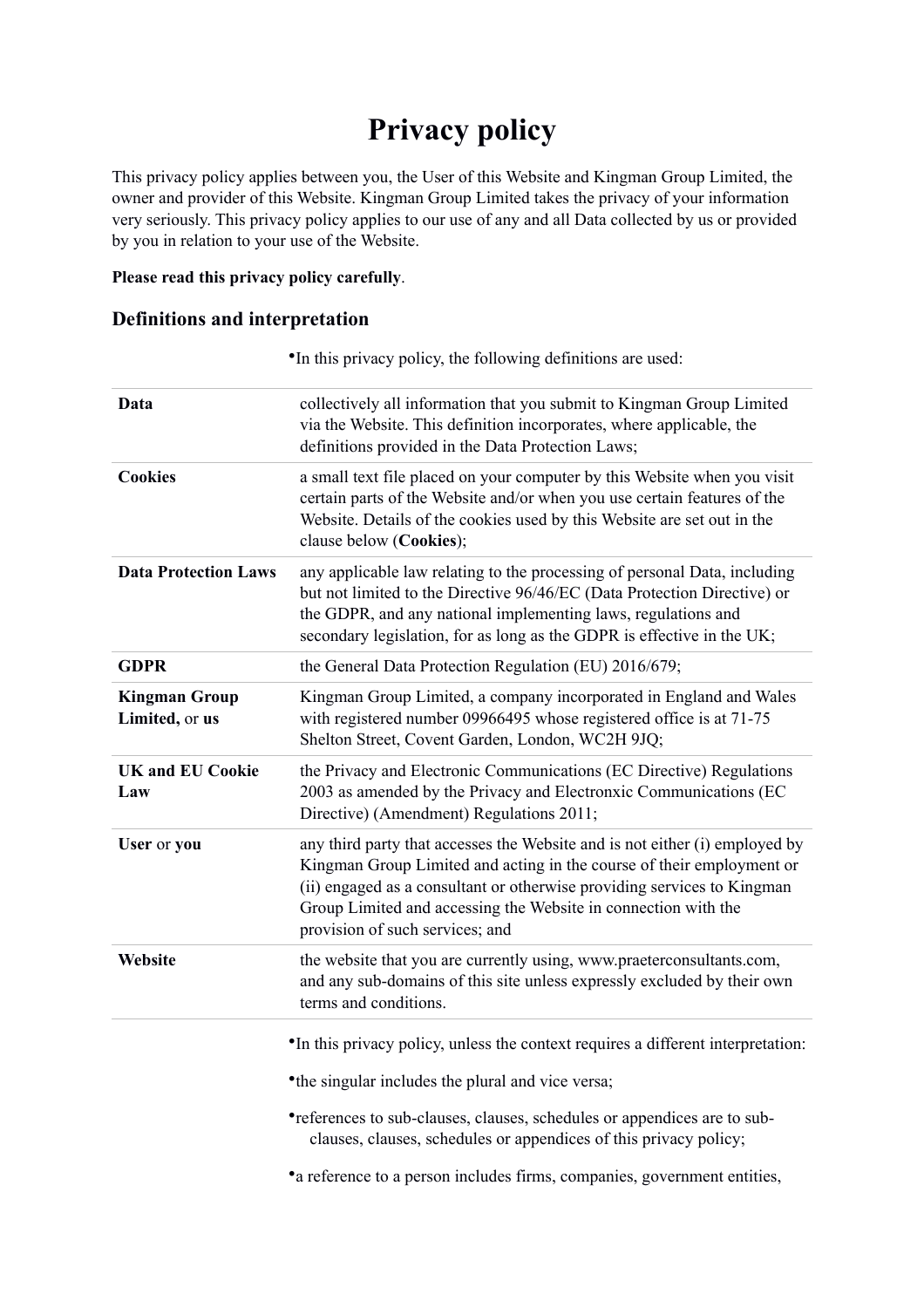trusts and partnerships;

- •"including" is understood to mean "including without limitation";
- •reference to any statutory provision includes any modification or amendment of it;
- •the headings and sub-headings do not form part of this privacy policy.

#### **Scope of this privacy policy**

- •This privacy policy applies only to the actions of Kingman Group Limited and Users with respect to this Website. It does not extend to any websites that can be accessed from this Website including, but not limited to, any links we may provide to social media websites.
- •For purposes of the applicable Data Protection Laws, Kingman Group Limited is the "data controller". This means that Kingman Group Limited determines the purposes for which, and the manner in which, your Data is processed.

# **Data collected**

- •We may collect the following Data, which includes personal Data, from you:
- •name;
- •job title;
- •profession;
- •contact Information such as email addresses and telephone numbers;
- •demographic information such as postcode, preferences and interests;
- •IP address (automatically collected);
- •web browser type and version (automatically collected);
- •operating system (automatically collected);
- •a list of URLs starting with a referring site, your activity on this Website, and the site you exit to (automatically collected);
- •in each case, in accordance with this privacy policy.

## **How we collect Data**

- •We collect Data in the following ways:
- •data is given to us by you;
- •data is received from other sources; and
- •data is collected automatically.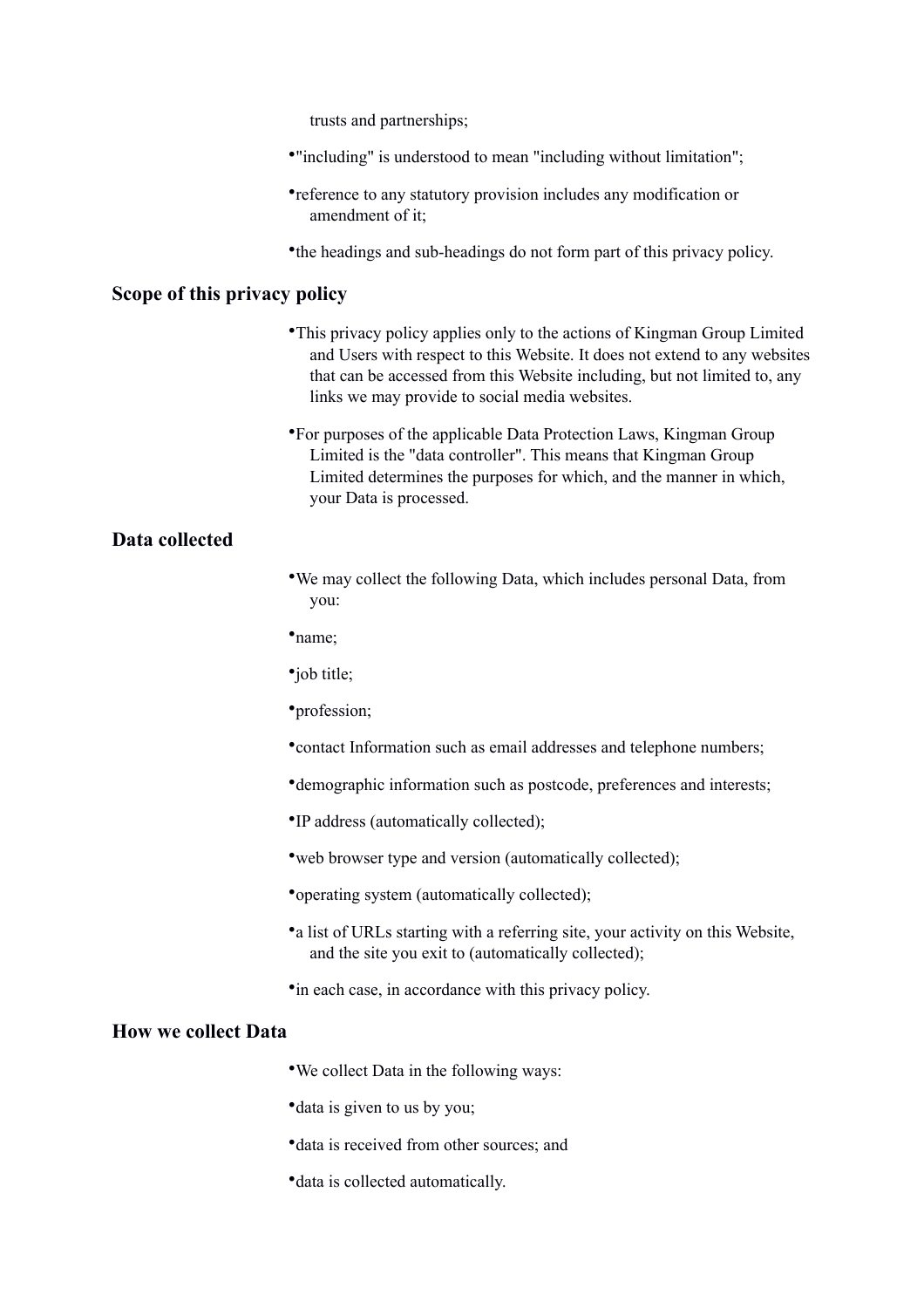## **Data that is given to us by you**

- •Kingman Group Limited will collect your Data in a number of ways, for example:
- •when you contact us through the Website, by telephone, post, e-mail or through any other means;
- •when you enter a competition or promotion through a social media channel;
- •when you elect to receive marketing communications from us;
- •when you use our services;

in each case, in accordance with this privacy policy.

## **Data that is received from third parties**

•Kingman Group Limited will receive Data about you from the following third parties:

## **Data that is received from publicly available third parties sources**

•We will receive Data about you from the following publicly available third party sources:

## **Data that is collected automatically**

- •To the extent that you access the Website, we will collect your Data automatically, for example:
- •we automatically collect some information about your visit to the Website. This information helps us to make improvements to Website content and navigation, and includes your IP address, the date, times and frequency with which you access the Website and the way you use and interact with its content.
- •we will collect your Data automatically via cookies, in line with the cookie settings on your browser. For more information about cookies, and how we use them on the Website, see the section below, headed "Cookies".

# **Our use of Data**

- •Any or all of the above Data may be required by us from time to time in order to provide you with the best possible service and experience when using our Website. Specifically, Data may be used by us for the following reasons:
- •internal record keeping;
- •improvement of our products / services;
- •transmission by email of marketing materials that may be of interest to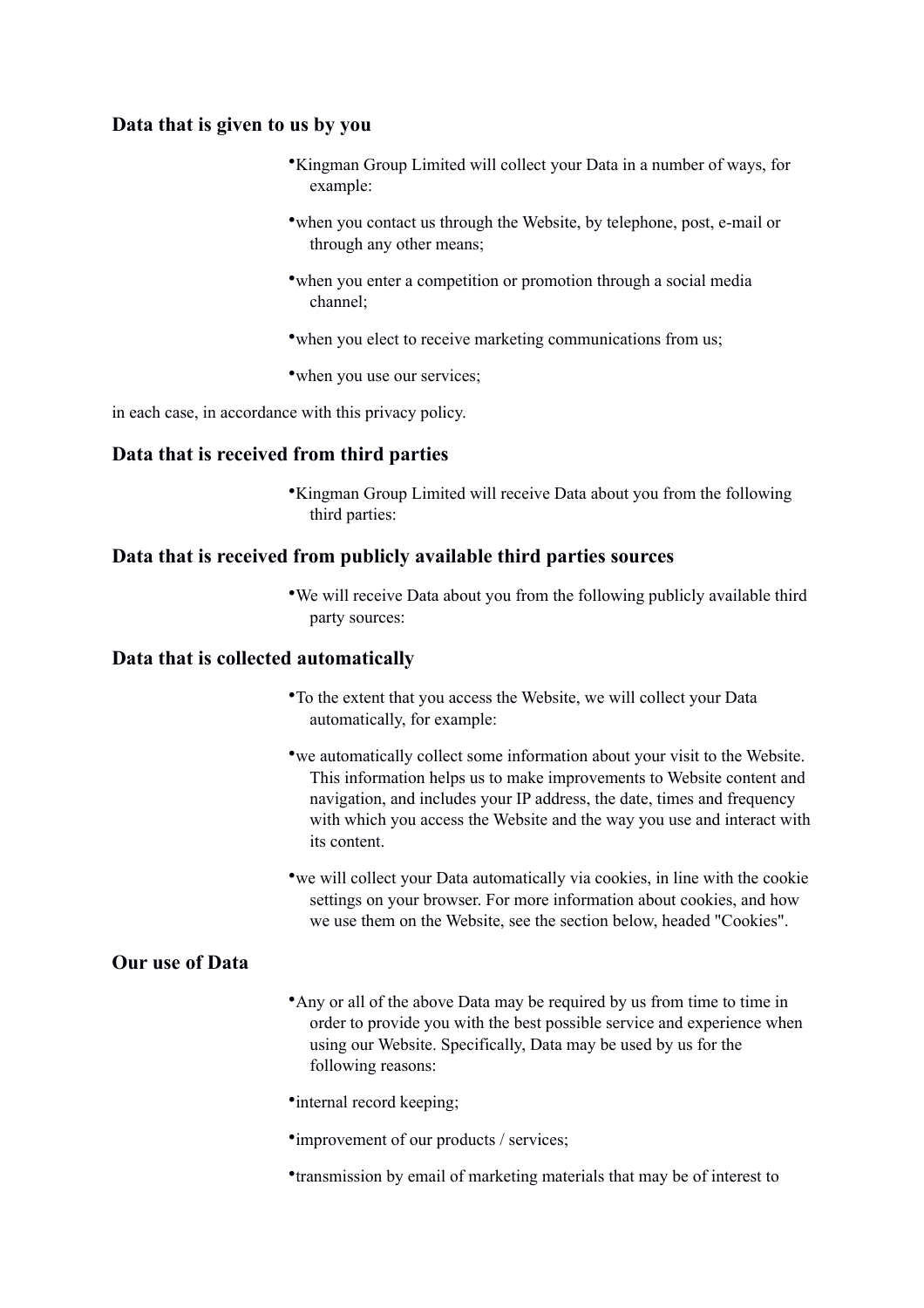you;

•contact for market research purposes which may be done using email, telephone, fax or mail. Such information may be used to customise or update the Website;

in each case, in accordance with this privacy policy.

- •We may use your Data for the above purposes if we deem it necessary to do so for our legitimate interests. If you are not satisfied with this, you have the right to object in certain circumstances (see the section headed "Your rights" below).
- •For the delivery of direct marketing to you via e-mail, we'll need your consent, whether via an opt-in or soft-opt-in:
- •soft opt-in consent is a specific type of consent which applies when you have previously engaged with us (for example, you contact us to ask us for more details about a particular product/service, and we are marketing similar products/services). Under "soft opt-in" consent, we will take your consent as given unless you opt-out.
- •for other types of e-marketing, we are required to obtain your explicit consent; that is, you need to take positive and affirmative action when consenting by, for example, checking a tick box that we'll provide.
- •if you are not satisfied about our approach to marketing, you have the right to withdraw consent at any time. To find out how to withdraw your consent, see the section headed "Your rights" below.

#### **Who we share Data with**

- •We may share your Data with the following groups of people for the following reasons:
- •any of our group companies or affiliates to ensure the proper administration of our website and business;
- •our employees, agents and/or professional advisors to provide a you with information that is relevant to you;

in each case, in accordance with this privacy policy.

#### **Keeping Data secure**

- •We will use technical and organisational measures to safeguard your Data, for example:
- •access to your account is controlled by a password and a user name that is unique to you.

•we store your Data on secure servers.

•Technical and organisational measures include measures to deal with any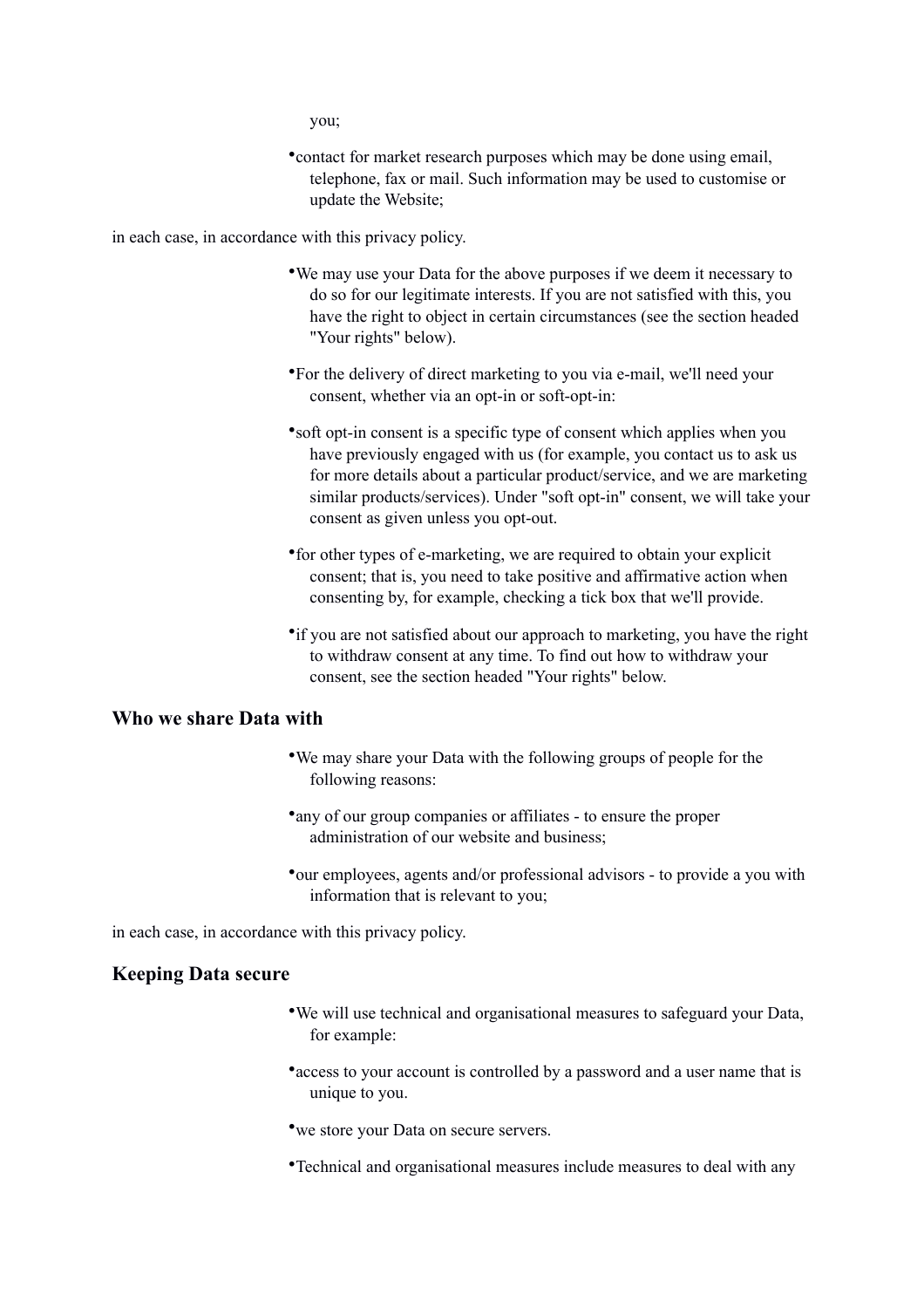|                | suspected data breach. If you suspect any misuse or loss or unauthorised<br>access to your Data, please let us know immediately by contacting us via<br>this e-mail address: clayton@claytonkingman.com.                                                                                                                                                                                                                                                                                     |
|----------------|----------------------------------------------------------------------------------------------------------------------------------------------------------------------------------------------------------------------------------------------------------------------------------------------------------------------------------------------------------------------------------------------------------------------------------------------------------------------------------------------|
|                | "If you want detailed information from Get Safe Online on how to protect<br>your information and your computers and devices against fraud, identity<br>theft, viruses and many other online problems, please visit<br>www.getsafeonline.org. Get Safe Online is supported by HM<br>Government and leading businesses.                                                                                                                                                                        |
| Data retention |                                                                                                                                                                                                                                                                                                                                                                                                                                                                                              |
|                | *Unless a longer retention period is required or permitted by law, we will<br>only hold your Data on our systems for the period necessary to fulfil the<br>purposes outlined in this privacy policy or until you request that the Data<br>be deleted.                                                                                                                                                                                                                                        |
|                | *Even if we delete your Data, it may persist on backup or archival media for<br>legal, tax or regulatory purposes.                                                                                                                                                                                                                                                                                                                                                                           |
| Your rights    |                                                                                                                                                                                                                                                                                                                                                                                                                                                                                              |
|                | "You have the following rights in relation to your Data:                                                                                                                                                                                                                                                                                                                                                                                                                                     |
|                | <b>• Right to access</b> - the right to request (i) copies of the information we hold<br>about you at any time, or (ii) that we modify, update or delete such<br>information. If we provide you with access to the information we hold<br>about you, we will not charge you for this, unless your request is<br>"manifestly unfounded or excessive." Where we are legally permitted to<br>do so, we may refuse your request. If we refuse your request, we will tell<br>you the reasons why. |
|                | <b>• Right to correct</b> - the right to have your Data rectified if it is inaccurate or<br>incomplete.                                                                                                                                                                                                                                                                                                                                                                                      |
|                | <b>*Right to erase</b> - the right to request that we delete or remove your Data<br>from our systems.                                                                                                                                                                                                                                                                                                                                                                                        |
|                | <b>*Right to restrict our use of your Data</b> - the right to "block" us from using<br>your Data or limit the way in which we can use it.                                                                                                                                                                                                                                                                                                                                                    |
|                | <b>• Right to data portability</b> - the right to request that we move, copy or<br>transfer your Data.                                                                                                                                                                                                                                                                                                                                                                                       |
|                | <b>• Right to object</b> - the right to object to our use of your Data including<br>where we use it for our legitimate interests.                                                                                                                                                                                                                                                                                                                                                            |
|                | • To make enquiries, exercise any of your rights set out above, or withdraw<br>your consent to the processing of your Data (where consent is our legal<br>basis for processing your Data), please contact us via this e-mail address:<br>clayton@claytonkingman.com.                                                                                                                                                                                                                         |
|                | •If you are not satisfied with the way a complaint you make in relation to<br>your Data is handled by us, you may be able to refer your complaint to                                                                                                                                                                                                                                                                                                                                         |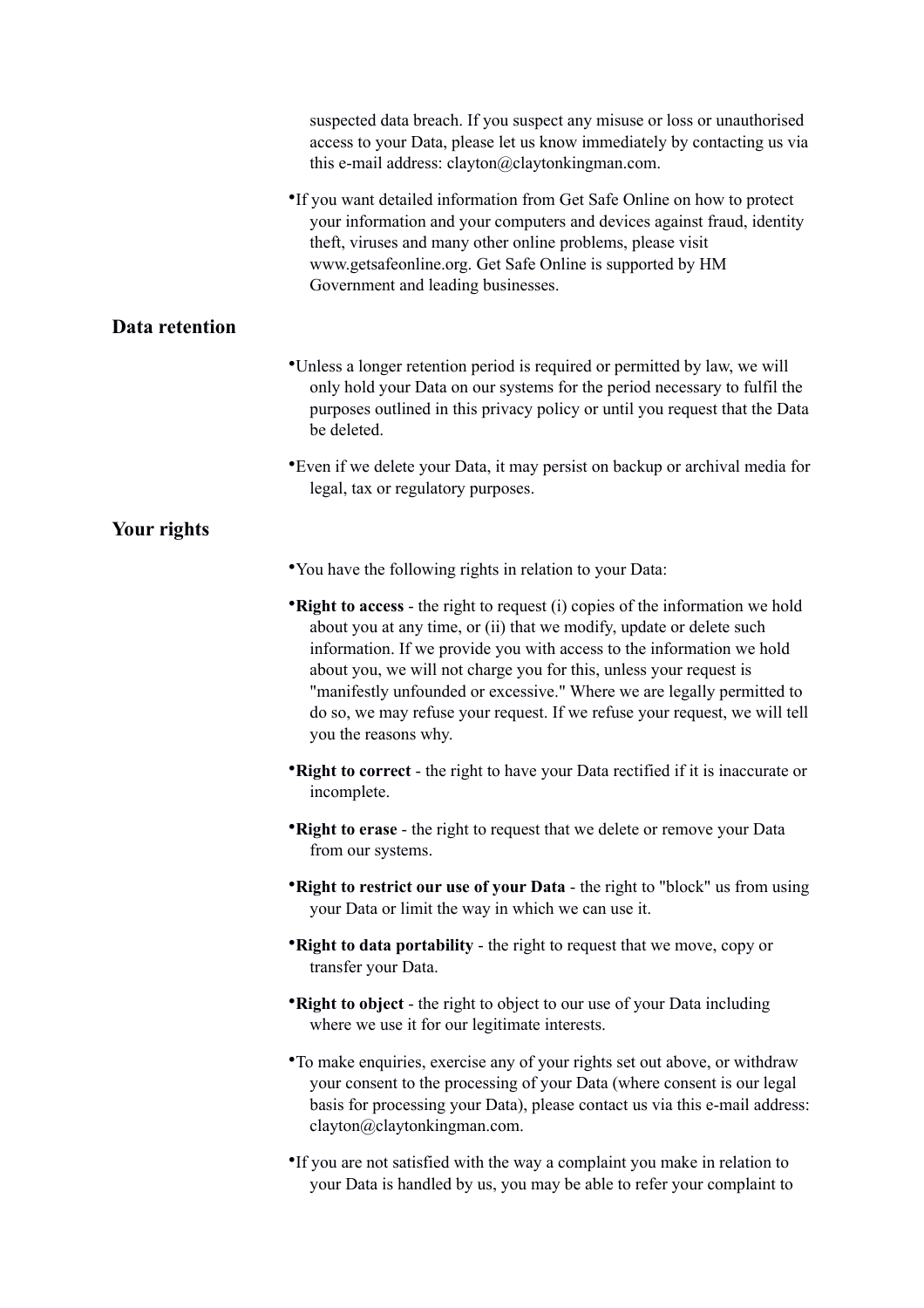the relevant data protection authority. For the UK, this is the Information Commissioner's Office (ICO). The ICO's contact details can be found on their website at https://ico.org.uk/.

•It is important that the Data we hold about you is accurate and current. Please keep us informed if your Data changes during the period for which we hold it.

#### **Links to other websites**

•This Website may, from time to time, provide links to other websites. We have no control over such websites and are not responsible for the content of these websites. This privacy policy does not extend to your use of such websites. You are advised to read the privacy policy or statement of other websites prior to using them.

#### **Changes of business ownership and control**

- •Kingman Group Limited may, from time to time, expand or reduce our business and this may involve the sale and/or the transfer of control of all or part of Kingman Group Limited. Data provided by Users will, where it is relevant to any part of our business so transferred, be transferred along with that part and the new owner or newly controlling party will, under the terms of this privacy policy, be permitted to use the Data for the purposes for which it was originally supplied to us.
- •We may also disclose Data to a prospective purchaser of our business or any part of it.
- •In the above instances, we will take steps with the aim of ensuring your privacy is protected.

## **Cookies**

- •This Website may place and access certain Cookies on your computer. Kingman Group Limited uses Cookies to improve your experience of using the Website and to improve our range of products and services. Kingman Group Limited has carefully chosen these Cookies and has taken steps to ensure that your privacy is protected and respected at all times.
- •All Cookies used by this Website are used in accordance with current UK and EU Cookie Law.
- •Before the Website places Cookies on your computer, you will be presented with a message bar requesting your consent to set those Cookies. By giving your consent to the placing of Cookies, you are enabling Kingman Group Limited to provide a better experience and service to you. You may, if you wish, deny consent to the placing of Cookies; however certain features of the Website may not function fully or as intended.

•This Website may place the following Cookies: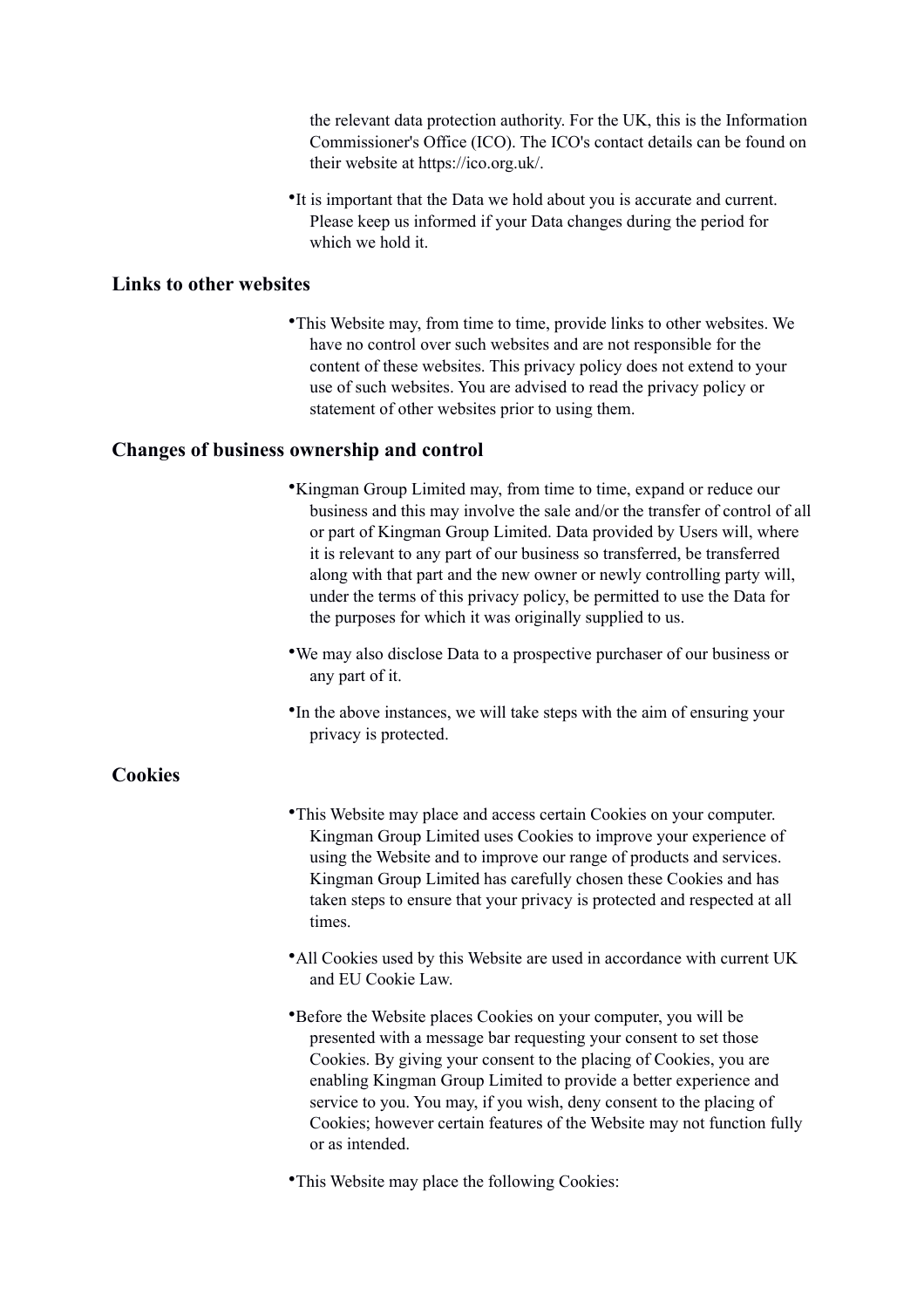| <b>Type of Cookie</b>             | <b>Purpose</b>                                                                                                                                                                                                                                                                                                                                                     |
|-----------------------------------|--------------------------------------------------------------------------------------------------------------------------------------------------------------------------------------------------------------------------------------------------------------------------------------------------------------------------------------------------------------------|
| Strictly necessary<br>cookies     | These are cookies that are required for the operation of our website. They<br>include, for example, cookies that enable you to log into secure areas of<br>our website, use a shopping cart or make use of e-billing services.                                                                                                                                     |
| Analytical/performance<br>cookies | They allow us to recognise and count the number of visitors and to see<br>how visitors move around our website when they are using it. This helps<br>us to improve the way our website works, for example, by ensuring that<br>users are finding what they are looking for easily.                                                                                 |
| Functionality cookies             | These are used to recognise you when you return to our website. This<br>enables us to personalise our content for you, greet you by name and<br>remember your preferences (for example, your choice of language or<br>region).                                                                                                                                     |
|                                   | "You can find a list of Cookies that we use in the Cookies Schedule.                                                                                                                                                                                                                                                                                               |
|                                   | *You can choose to enable or disable Cookies in your internet browser. By<br>default, most internet browsers accept Cookies but this can be changed.<br>For further details, please consult the help menu in your internet browser.                                                                                                                                |
|                                   | "You can choose to delete Cookies at any time; however you may lose any<br>information that enables you to access the Website more quickly and<br>efficiently including, but not limited to, personalisation settings.                                                                                                                                             |
|                                   | •It is recommended that you ensure that your internet browser is up-to-date<br>and that you consult the help and guidance provided by the developer of<br>your internet browser if you are unsure about adjusting your privacy<br>settings.                                                                                                                        |
|                                   | •For more information generally on cookies, including how to disable them,<br>please refer to aboutcookies.org. You will also find details on how to<br>delete cookies from your computer.                                                                                                                                                                         |
| General                           |                                                                                                                                                                                                                                                                                                                                                                    |
|                                   | •You may not transfer any of your rights under this privacy policy to any<br>other person. We may transfer our rights under this privacy policy where<br>we reasonably believe your rights will not be affected.                                                                                                                                                   |
|                                   | •If any court or competent authority finds that any provision of this privacy<br>policy (or part of any provision) is invalid, illegal or unenforceable, that<br>provision or part-provision will, to the extent required, be deemed to be<br>deleted, and the validity and enforceability of the other provisions of this<br>privacy policy will not be affected. |
|                                   | *Unless otherwise agreed, no delay, act or omission by a party in exercising<br>any right or remedy will be deemed a waiver of that, or any other, right<br>or remedy.                                                                                                                                                                                             |
|                                   | • This Agreement will be governed by and interpreted according to the law<br>of England and Wales. All disputes arising under the Agreement will be<br>subject to the exclusive jurisdiction of the English and Welsh courts.                                                                                                                                      |